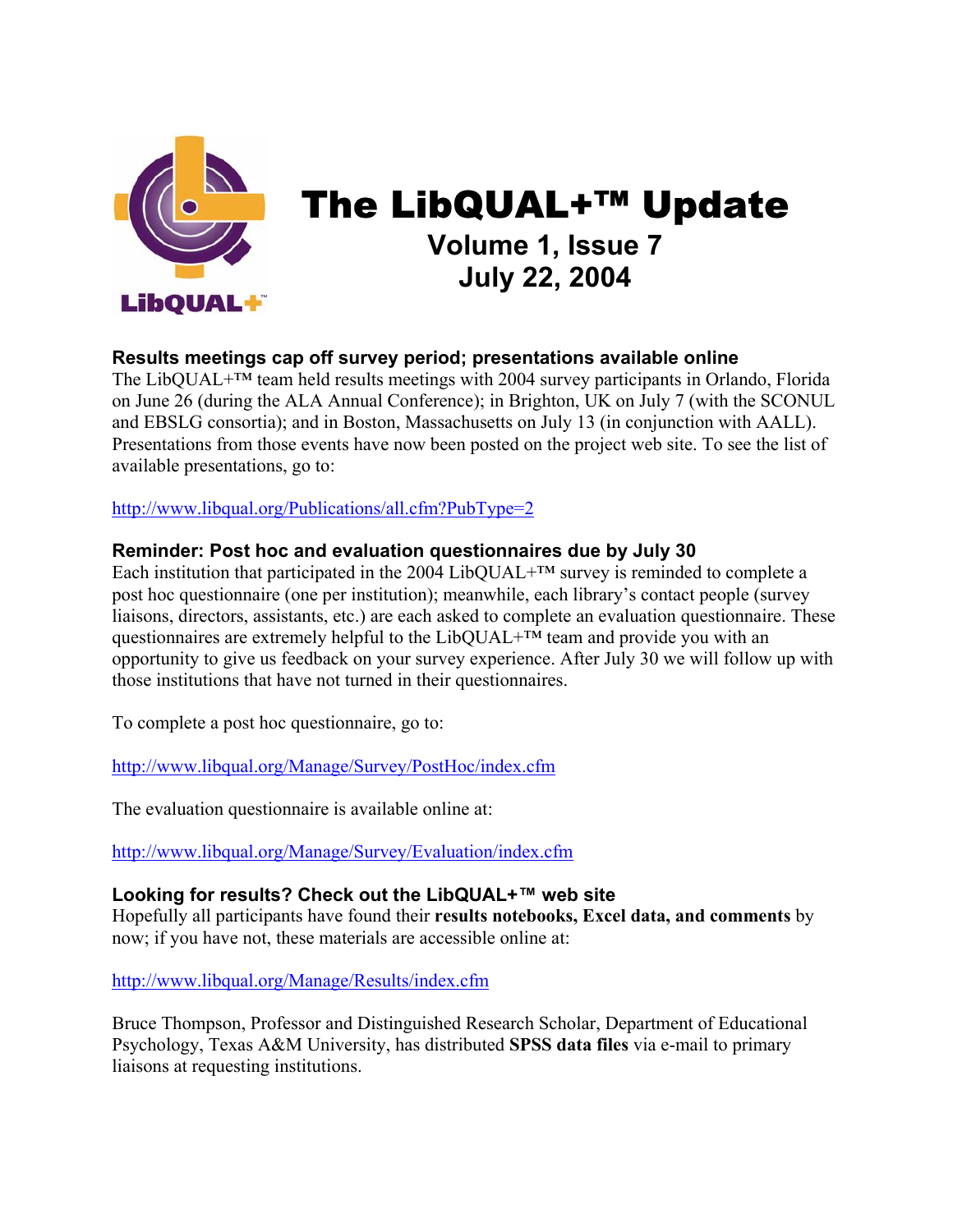**2004 Norms tables and interactive statistics** will be available later in the year. We will make an announcement to the list when they are available.

## **"2004 Survey Highlights": Wow your friends and colleagues**

Last year, for the first time, we created a one-page "executive summary" containing information about the 2003 survey. It was such a hit that we've made it an annual feature. (Hint: it makes a great handout at your institution's LibQUAL+™-related meetings!) This year's full-color, onepage "2004 Survey Highlights" document is available online at:

## [http://www.libqual.org/documents/admin/ExecSummary%201.3.pdf](http://old.libqual.org/documents/admin/ExecSummary 1.3.pdf)

If you'd like to review the survey highlights from 2003, you can access that document at:

[http://www.libqual.org/documents/admin/ExecSummary1.1\\_locked.pdf](http://old.libqual.org/documents/admin/ExecSummary1.1_locked.pdf)

## **Not sure what to do with that SPSS data file? This workshop can help**

ARL will host a two-day workshop on "Analyzing and Interpreting Your LibQUAL+™ Data with SPSS" in Washington, D.C. on October 18-19. This workshop is designed for survey participants who want to learn how to analyze their data with SPSS, and will include a basic introduction to data analysis with a focus on LibQUAL+™ SPSS data files. For more information or to register, go to:

#### <http://db.arl.org/spss/>

## **Popular "New Ways of Listening to Library Users" workshop to be held Oct. 1-2**

A two-day workshop, "New Ways of Listening to Library Users: Tools for Measuring Service Quality," will be held in Washington, D.C. on October 1-2. Participants will have the opportunity to discuss user-focused approaches to measuring library service quality including SERVQUAL, TRI, e-QUAL, and LibQUAL<sup>+TM</sup>. For more information or to register, go to:

## <http://db.arl.org/listen/>

## **SERA annual meeting offers opportunities for additional statistical training**

LibQUAL $+^{TM}$  participants who are interested in further sharpening their data analysis skills should consider attending the Southwest Educational Research Association annual meeting, held February 9-12, 2005 in New Orleans. Bruce Thompson will hold a workshop on explanatory and confirmatory factor analysis on February 11-12; participants will receive a complimentary copy of his latest book, *Exploratory and Confirmatory Factor Analysis: Understanding Concepts and Applications*, which includes analysis of some LibQUAL+™ data.

Bruce Thompson's workshop on factor analysis: <http://www.coe.tamu.edu/~bthompson/training.htm>

In addition, survey participants are encouraged to submit papers for presentation at the meeting. For more information, see the following web page: